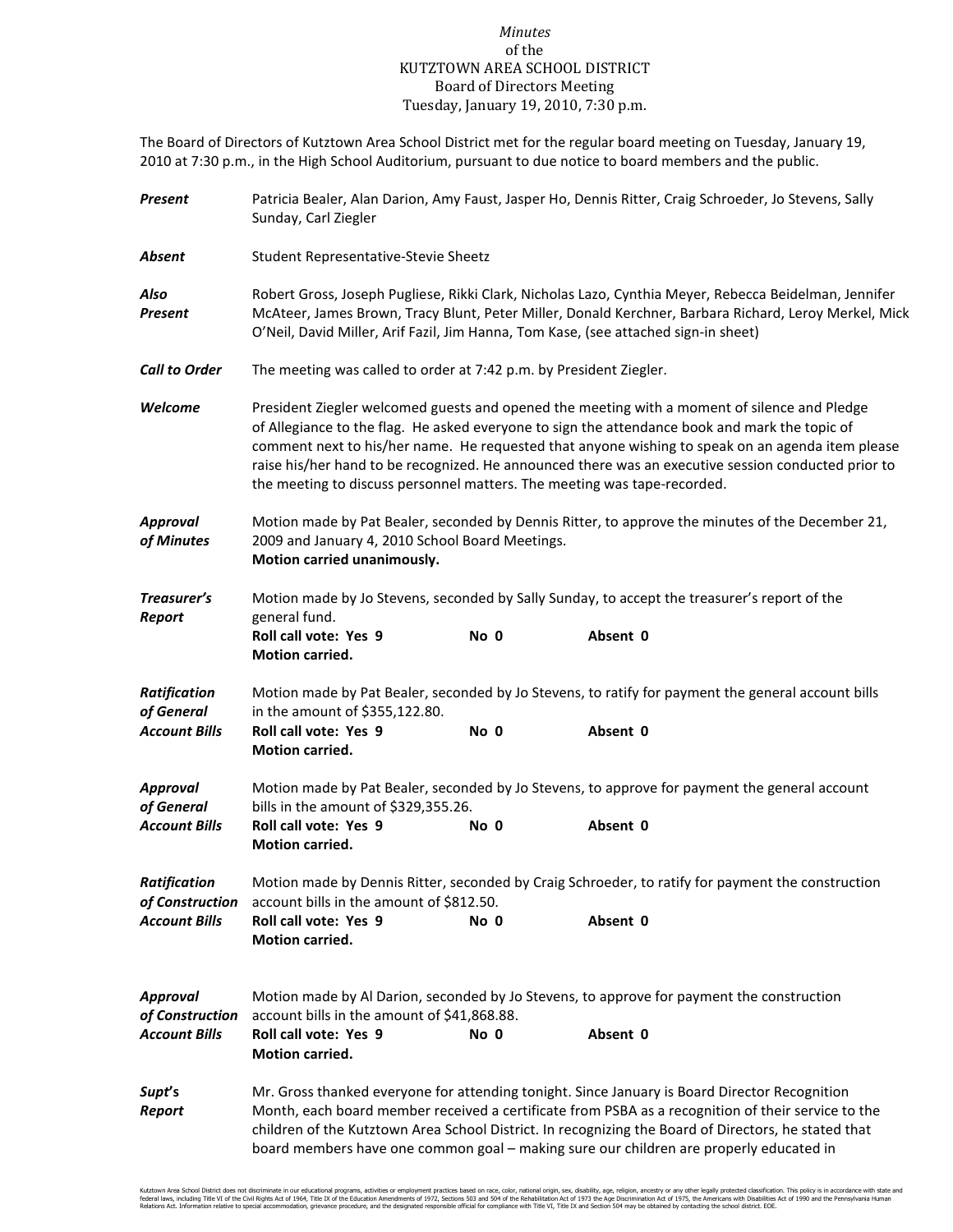preparation for life. Mr. Gross thanked the board members for volunteering their time to the benefit of our children and our society.

 Mr. Gross congratulated the high school for once again obtaining the Apple Distinguished School award for the third consecutive year. Kutztown Area School District is one of only five schools in the commonwealth to receive this award.

 Mr. Gross also congratulated our Science Olympiad participants for finishing in the top three schools in the county, capturing 8 of the 23 first place awards, with a total of 15 medals – more than any other school in the county.

 Kutztown has submitted an application to participate in the federal Race to the Top educational grant opportunity this week. The Secretary of Education, Jerry Zahorchak thanked us for our commitment to excellence.

 Members of the Kutztown FFA were congratulated for capturing multiple awards at the Pennsylvania Farm Show last week. First place winners included Casey Trexler and Arthur Kehl.

 Mr. Gross also congratulated our talented musicians for being selected to district band, orchestra, and chorus. Kate Delaney, Rosalie DiMaggio, Taylor Eben, David Fahim, Adam Rabenold, Melanie Bickert, David Quarmley, Amanda Miller, and Beatrice Ferreira were all congratulated.

| Committee<br><b>Reports</b> | <b>EIT</b><br>Pat Bealer                                   | No report.                                                                                                                                                                                                                                                                                                                                                                                                                                                                                                                                                                                                                                                                                                                                                                                    |  |  |
|-----------------------------|------------------------------------------------------------|-----------------------------------------------------------------------------------------------------------------------------------------------------------------------------------------------------------------------------------------------------------------------------------------------------------------------------------------------------------------------------------------------------------------------------------------------------------------------------------------------------------------------------------------------------------------------------------------------------------------------------------------------------------------------------------------------------------------------------------------------------------------------------------------------|--|--|
|                             | <b>BCTC</b>                                                | Pastor Ritter reported there has been a billing error which resulted in over charges or<br>undercharges for each district over the past eight years.                                                                                                                                                                                                                                                                                                                                                                                                                                                                                                                                                                                                                                          |  |  |
|                             | <b>ECC</b><br>Jo Stevens                                   | Mrs. Stevens reported the committee received the winter sport participation numbers for<br>the current school year. The only increase in participation was in wrestling, and the only<br>decrease was in boys basketball. The committee also received a listing of the number of<br>students who were ineligible to participate.                                                                                                                                                                                                                                                                                                                                                                                                                                                              |  |  |
|                             | Stadium<br>Campaign<br>Jo Stevens                          | Cougar Pride Mrs. Stevens reported the committee is looking to raise \$400,000 to \$500,000 through the<br>campaign. Fundraising activities will include, but not be limited to: buy-a-brick, advertising,<br>cougar paw and bench sales, school-wide hoagie day (May 5), change-to-change program,<br>and a truck/motorcycle/quilt raffle.                                                                                                                                                                                                                                                                                                                                                                                                                                                   |  |  |
|                             | <b>PSBA</b><br>Pat Bealer                                  | Mrs. Bealer reported the Keystone Exams have been finished by the state. They are also<br>looking at replacing the 11 <sup>th</sup> grade PSSA exams with two Keystone exams. The committee<br>also discussed the PSERS pension information, and that the financial schedule and<br>information can be found on YouTube.                                                                                                                                                                                                                                                                                                                                                                                                                                                                      |  |  |
|                             | <b>Student</b><br><b>Achievement</b><br><b>Alan Darion</b> | No report.                                                                                                                                                                                                                                                                                                                                                                                                                                                                                                                                                                                                                                                                                                                                                                                    |  |  |
| Personnel                   | 1.<br>2.<br>3.                                             | Motion made by Dennis Ritter, seconded by Pat Bealer, to approve the following personnel items:<br>The acceptance of the resignation, with regret, of Christopher M. Haring, high school language arts<br>teacher, due to retirement, effective the last day of the 2009-2010 school year.<br>The approvel of Albert T. Whitehead as a Kutztown Area School District van driver, effective<br>January 19, 2010, at a rate of \$11.29 per hour.<br>The approval of the following substitute teacher for the 2009-2010 school year, effective January<br>20, 2010, at the approved substitute teacher rate of \$100 per day for days 1-20, and \$110 per day<br>for days 21 and thereafter:<br>Ross M. Duffield (Social Studies Certification)<br>Jessica A. Matthews (Elementary Certification |  |  |

Louise E. Moyer ( Elementary Certification)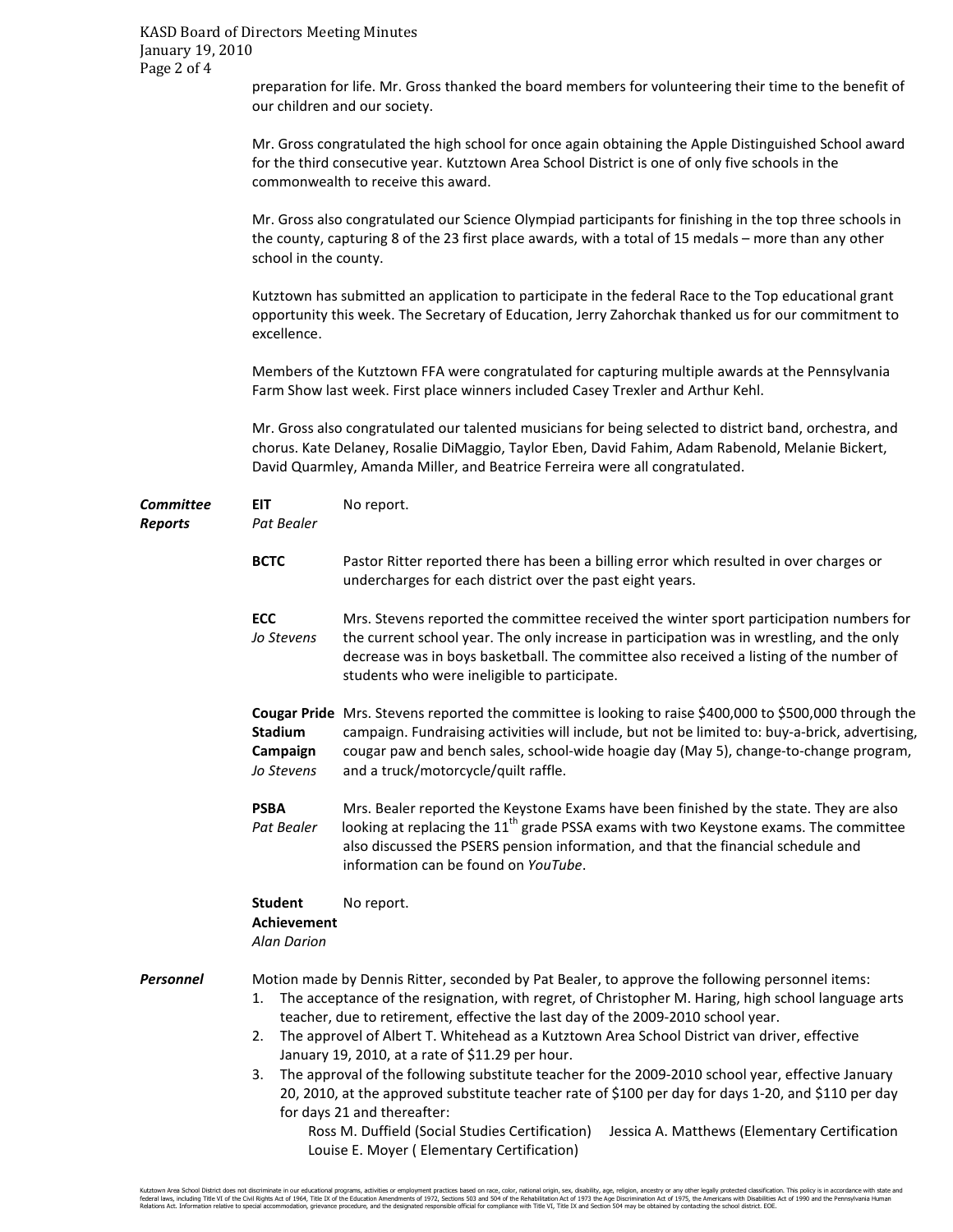KASD Board of Directors Meeting Minutes January 19, 2010 Page 3 of 4

> 4. The approval of Kristin M. Haring as a resource person for Monica Mancini through the end of the 2009-2010 school year, effective January 20, 2010, at a stipend of \$150.

*All Personnel were Approved Pending the District's Receipt of All Mandated Credentials*  **Roll call vote: Yes 9 No 0 Absent 0 Motion carried.** 

*Health Insurance* Motion made by Jo Stevens, seconded by Sally Sunday, to approve the Trust Agreement ("agreement") *Consortium* between the Berks County School Health Insurance Consortium ("Consortium") and the Kutztown Area School District ("district") as per attached. The agreement allows the Consortium the additional option to self insure for health coverage for the district's employees. The agreement is effective July 1, 2010 and must also be approved by the Kutztown Area Teacher Association for it to take effect. The agreement has been reviewed by the district solicitor. Roll call vote: Yes 9 No 0 Absent 0  **Motion carried.**  *Donation to* Motion made by Amy Faust, seconded by Pat Bealer, to approve a donation of \$100.00 to the Kutztown

**Fire Company** Fire Company in appreciation of their donation of time and equipment. **Roll call vote: Yes 9 No 0 Absent 0 Motion carried.** 

*Student Vacation* Motion made by Al Darion, seconded by Pat Bealer, to grant student #102592 permission for the *Request* following absences. This will result in the student exceeding vacation time by five days.

|                                        | January 22, 2010<br>February 10-12, 2010                                                                                                                                                                                                                                                                                                                                      |               | March 25 (1/2 day) and 26 (full day), 2010<br>May 12-14, 2010 |          |  |  |
|----------------------------------------|-------------------------------------------------------------------------------------------------------------------------------------------------------------------------------------------------------------------------------------------------------------------------------------------------------------------------------------------------------------------------------|---------------|---------------------------------------------------------------|----------|--|--|
|                                        | <b>Roll call vote: Yes 9</b><br>Motion carried.                                                                                                                                                                                                                                                                                                                               | No 0          | Absent 0                                                      |          |  |  |
| <b>Real Estate</b><br><b>Exemption</b> | Motion made by Dennis Ritter, seconded by Pat Bealer, to exempt property PIN#45-5446-03-20-9445<br>from real estate taxes as defined by the Disabled Veterans Real Property Tax Exemption Certification<br>approval notice.                                                                                                                                                   |               |                                                               |          |  |  |
|                                        | <b>Roll call vote: Yes 9</b><br><b>Motion carried.</b>                                                                                                                                                                                                                                                                                                                        | No 0          | Absent 0                                                      |          |  |  |
| <b>Copier Lease</b>                    | Motion made by Jasper Ho, seconded by Dennis Ritter, to table the motion to approve a 60 month<br>lease with Fraser Advanced Information Systems, effective February 1, 2010, for a Canon IR-5050<br>copier, at a monthly cost of \$220 including maintenance. This lease is to replace an existing copier at<br>Kutztown Area Middle School.                                 |               |                                                               |          |  |  |
|                                        | <b>Roll call vote: Yes 8</b><br>Motion to table carried.                                                                                                                                                                                                                                                                                                                      | No 1 (Darion) | Absent 0                                                      |          |  |  |
| Conference<br><b>Request</b>           | Motion made by Al Darion, seconded by Pat Bealer, to approve the conference request for John A.<br>Ebner to attend the Pennsylvania Educational Technology Expo and Conference on February 22-23,<br>2010 in Hershey, Pennsylvania, at a cost of \$528. Funds for this conference will be paid via grant fund<br>allocation.                                                  |               |                                                               |          |  |  |
|                                        | Roll call vote: Yes 9<br><b>Motion carried.</b>                                                                                                                                                                                                                                                                                                                               | No 0          | Absent 0                                                      |          |  |  |
| <b>PlanCon F</b><br><b>Submittal</b>   | Motion made by Dennis Ritter, seconded by Al Darion, to approve PlanCon F and all attachments, and<br>authorize its submittal to the Pennsylvania Department of Education for the proposed additions and<br>renovations to the Kutztown Area High School. Approval of this action authorizes the Board of School<br>Directors to receive bids for the aforementioned project. |               |                                                               |          |  |  |
|                                        | Roll call vote: Yes 4 (Darion, Ritter, Stevens, Ziegler)<br><b>Motion not carried.</b>                                                                                                                                                                                                                                                                                        |               | No 5                                                          | Absent 0 |  |  |